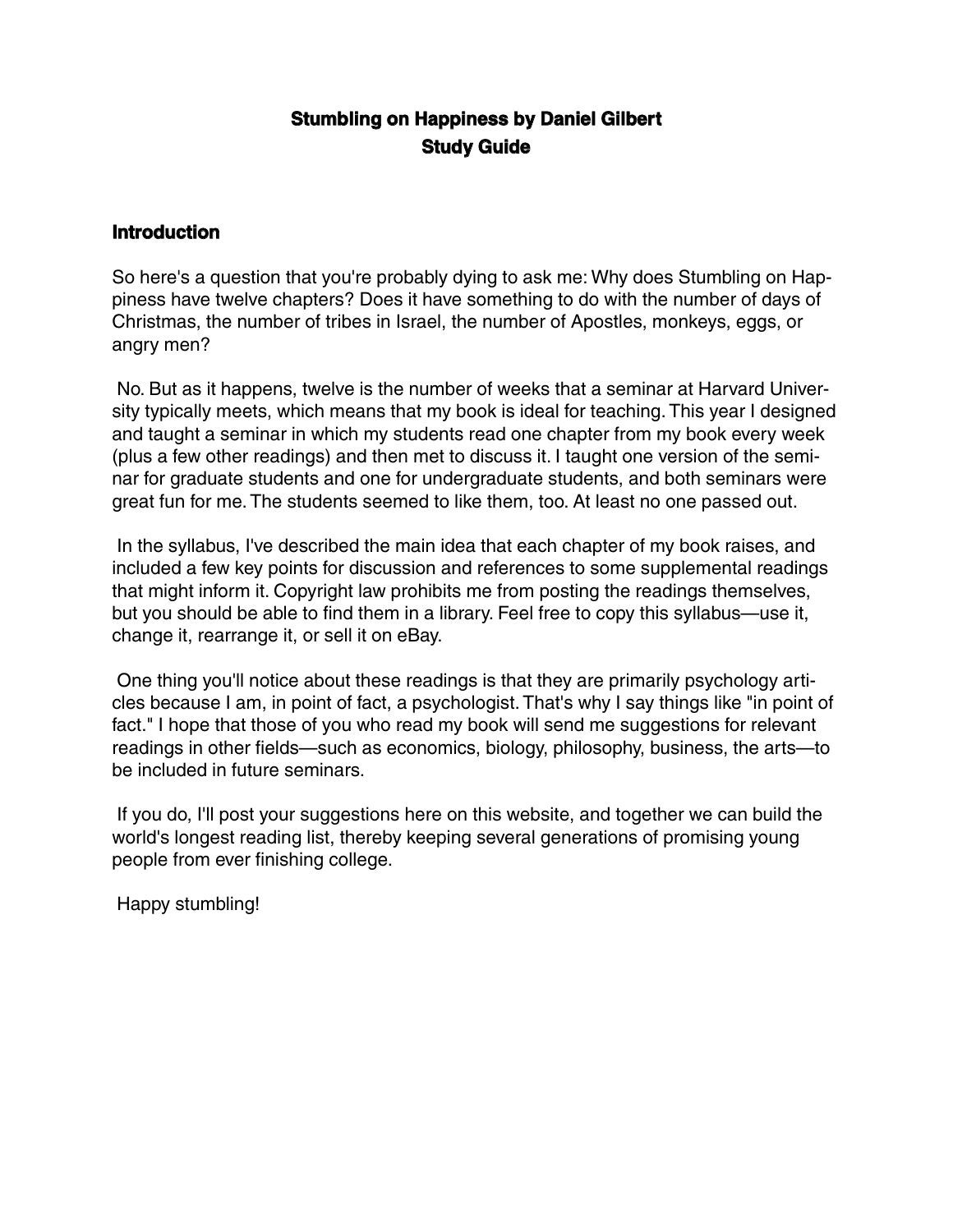### **Journey to Elsewhen 01**

In Chapter 1, I describe how and why the human brain learned to look forward in time. I claim that this ability is uniquely important and uniquely human. But is that true? How do we know that other animals can't think about the future?

The psychologists William Roberts, Thomas Suddendorf, and Janie Busby describe research that attempts to determine whether non-human animals are, in fact, "stuck in time," or whether they (like us) can engage in "mental time travel." These writers conclude that animals cannot think about the long-term future, but the case is far from openand-shut and their evidence and arguments are provocative.

#### **Question**

What could a nonlinguistic animal ever do to prove to us that it can think about the future?

#### **Readings**

T. Suddendorf, & J. Busby, "Mental time travel in animals?" Trends in Cognitive Sciences 7, 391-396 (2003).

W.A. Roberts, "Are animals stuck in time?" Psychological Bulletin 128: 473-489 (2002).

#### **The View from in Here 02**

In Chapter 2, I begin an examination of the emotional experience we call happiness. The human brain learned to look forward in time so that it could steer us toward happy futures and away from unhappy ones. But is happiness really the only thing we should be aiming for?

Philosophers such as John Stuart Mill and Jeremy Bentham answered that question with a qualified "yes" and their philosophy of "utilitarianism" explains why. Robert Nozick disagreed, arguing that no one would want to spend his life in a virtual reality machine that provided artificial happiness. But is that true? Psychologist Geoffrey Miller speculates about what might happen to a society of individuals who learn how to synthesize happiness rather than "earning" it the old-fashioned way.

#### **Question**

Is happiness one of many things a person can value, or is happiness what "valuing" means? In other words, do we ever value anything for any reason other than its potential to bring us happiness in the short or long term?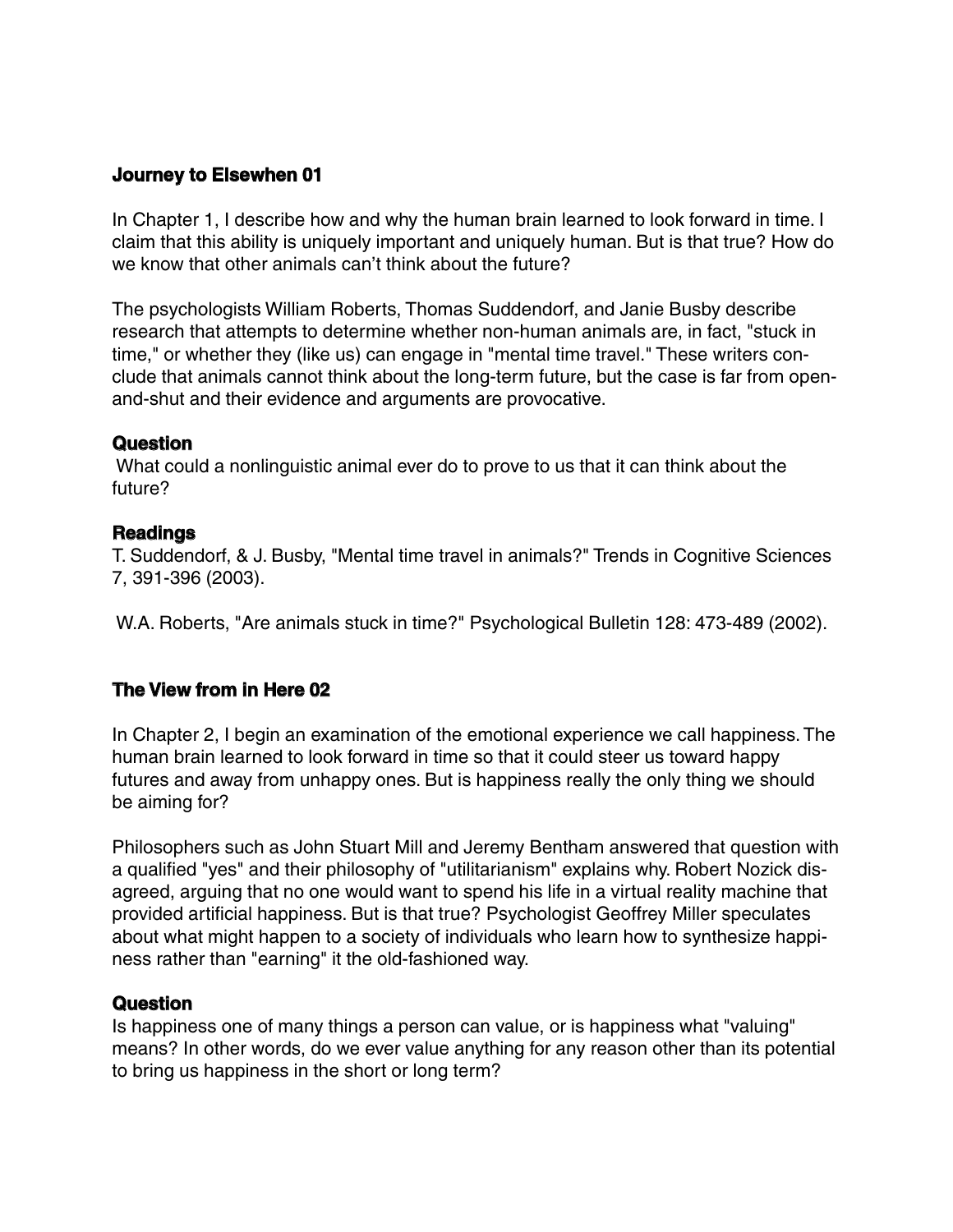#### **Readings**

"What Utilitarianism Is" in J.S. Mill "Utilitarianism" (1863), in On Liberty, the Subjection of Women and Utilitarianism, in The Basic Writings of John Stuart Mill, ed. D.E. Miller (New York: Modern Library, 2002).

"Happiness" in R. Nozick The Examined Life. New York: Simon & Schuster, 1989, 102.

G. Miller, "Why we haven't met any aliens,"Seed, April/May, 41-43 (2006).

# **Outside Looking In 03**

In Chapter 3, I dive into the psychological research literature by posing what seems like a simple question: How are you? As it turns out, people can't always answer this question accurately because they don't always know what they are feeling. This is a real problem, because a science of happiness requires that we measure happiness—and if people don't know what they are feeling, then how in the world can they tell us?

In his unbelievably brilliant book, the unbelievably brilliant psychologist Tim Wilson (who just so happens to be my research collaborator, so there is some small possibility I'm biased) explains how and why we are such "strangers to ourselves." The psychologists Norbert Schwarz and Fritz Strack describe some of the perils and pitfalls of measuring happiness.

### **Question**

What can and can't people tell us about their current emotional state, and are the things they tell us the best measure—or perhaps even the only measure—of their happiness?

#### **Readings**

"Knowing Why" and "Knowing How We Feel" in T.D. Wilson, Strangers to Ourselves: Discovering the Adaptive Unconscious (Cambridge: Harvard University Press, 2002), 93- 136.

N. Schwarz & F. Strack, "Reports of Subjective Well-Being: Judgmental Processes and Their Methodological Implications," in Well-Being: The Foundations of Hedonic Psychology, ed. D. Kahneman, E. Diener, and N. Schwarz (New York: Russell Sage Foundation, 1999), 61-84; D. Kahneman, "Objective Happiness," in Well-Being, 3-25.

### **In the Blindspot of the Mind's Eye 04**

In Chapter 4, I pose and begin to answer the book's central question: Why do people make mistakes when they look into their own futures and try to decide what will make them happy? The full answer to this question extends over six chapters that describe the three basic mistakes that people make.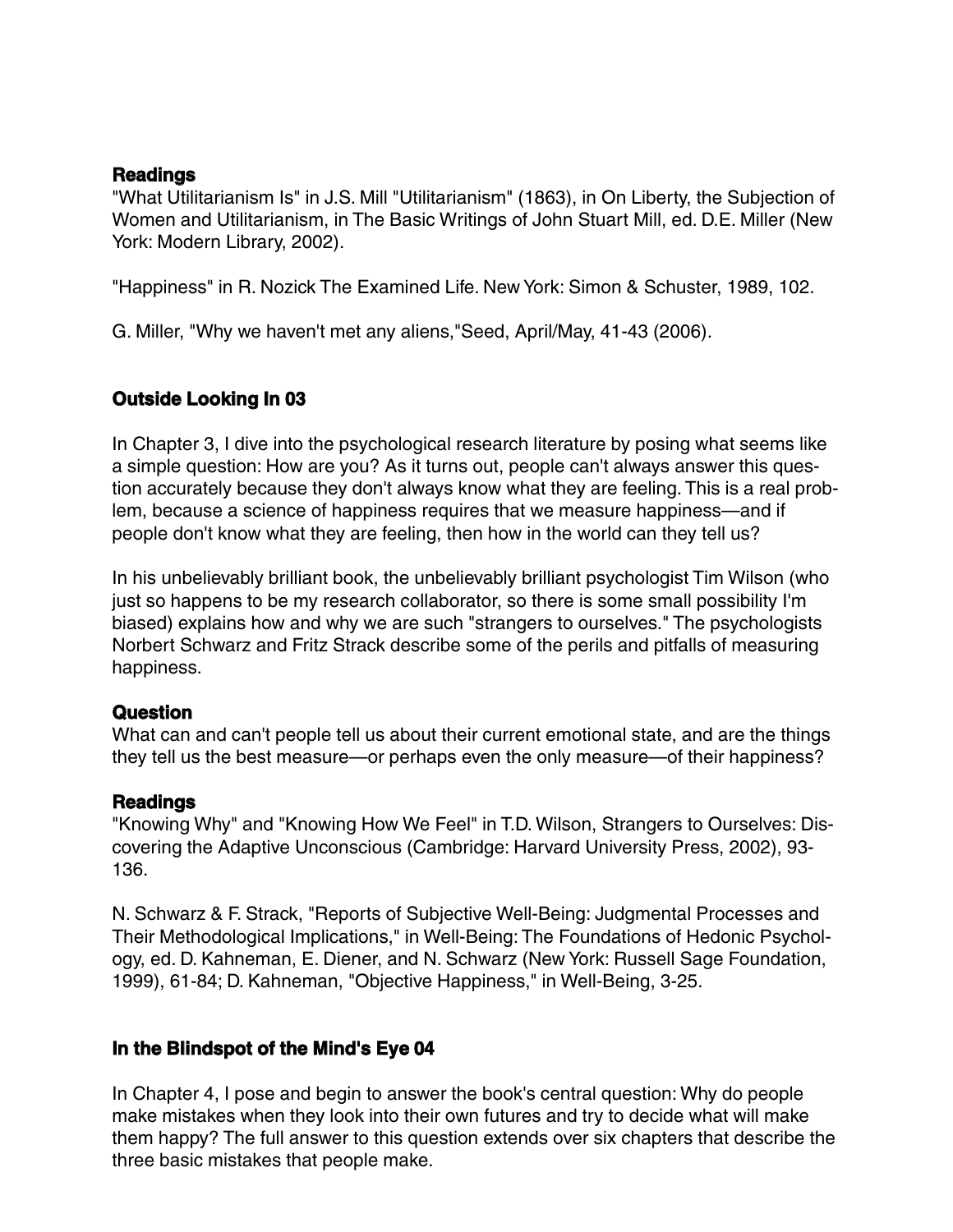"Reality" is a movie generated by our brains. Because we don't realize this, we are far too confident that the stuff appearing in the movie is actually "out there" in the world when, in fact, it's not. When we imagine the future, we are similary overconfident that it will unfold as we imagine it.

The psychologist Jim Enns explains how our brains produce The Movie That Doesn't Seem Like A Movie. The fact that reality is a movie has important consequences for our personal and social lives, some of which are explored by the psychologists Edward Royzman, Kimberly Cassidy, and Jonathan Baron, and also by the psychologists Less Ross and Andy Ward. (By the way, near the end of their article, Royzman et al take a very clever whack at Nozick's experience machine argument from Chapter 2).

#### **Question**

If people are naturally trapped in their own points of view, and if this is the basis of costly errors, then what kinds of individual remedies might we apply?

### **Readings**

J. T. Enns, "What Vision Is Not," in The Thinking Eye, the Seeing Brain (New York: Norton, 2004), 4-13.

E. B. Royzman, K. W. Cassidy, and J. Baron, "I Know, You Know: Epistemic Egocentrism in Children and Adults," Review of General Psychology, 7, 38-65 (2003).

L. Ross and A. Ward, "Naive Realism in Everyday Life: Implications for Social Conflict and Misunderstanding," in Values and knowledge: The Jean Piaget series ed. E. S. Reed, E. Turiel, and T. Brown (Mahwah, NJ: Erlbaum, 1996), 103-135.

### **The Hound of Silence 05**

Chapter 5 continues the discussion from the previous chapter. One problem with the "Reality Movie" is that some of the things that are in the movie aren't in reality itself. But the other problem is that some of the things that are in reality aren't included in the movie.

When we imagine the future, we leave things out, and the things we leave out are important. The psychologists Cheryl Wakslaks, Yaacov Trope, and Nira Liberman review work showing that as the imagined future gets further away from us, we leave out more and more details. This causes us to agree to do things in the future that we don't want to do when the time to do them arrives, such as raking the leaves or visiting the dentist.

The psychologists Roger Buehler, Dale Griffin, and Lee Ross explore another consequence of our brain's tendency to leave some things out of the "Reality Movie," namely, the fact that we overestimate how much we will be able to do in the future.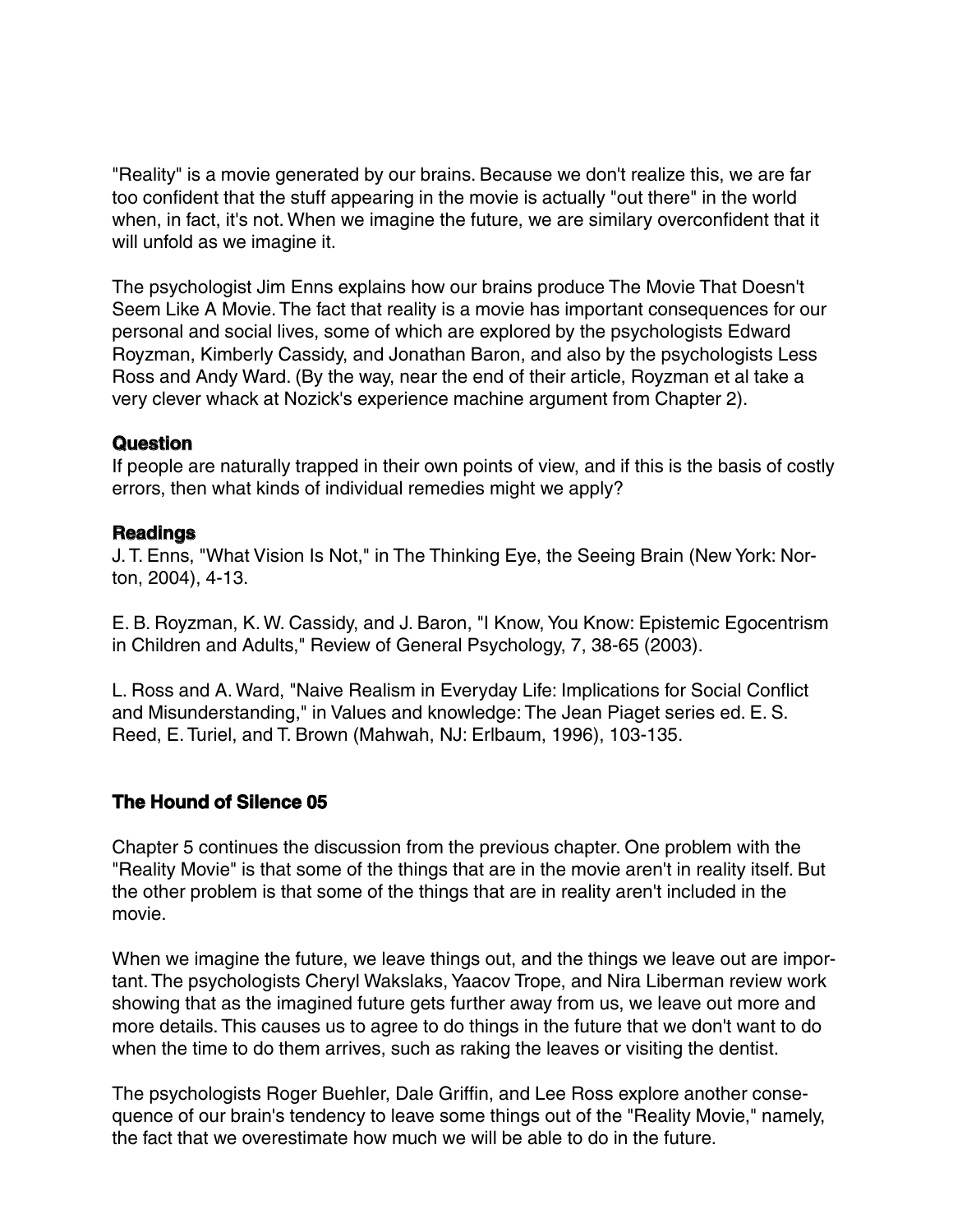#### **Question**

If the foibles of imagination lead us to commit ourselves to take actions in the far future that we would be too lazy or scared to take in the near future, then should we really think of them as errors?

### **Readings**

C. J. Wakslak, Y. Trope, and N. Liberman, "Transcending the Now: Time as a Dimension of Psychological Distance," in Timing the future, ed. M. Myslobodsky (London: World Scientific/Imperial College, 2006).

R. Buehler, D. Griffin, and M. Ross, "Inside the Planning Fallacy: The Causes and Consequences of Optimistic Time Predictions," in Heuristics and Biases: The Psychology of Intuitive Judgment, ed. T. Gilovich and D. Griffin (New York, NY, US: Cambridge University Press, 2002), 250-270.

# **The Future is Now 06**

In Chapter 6, I describe the second mistake we make when we try to estimate our future happiness. People gauge how happy a particular future will make them by imagining it, and then asking themselves how they feel when they do. The problem is that people get their current feelings and their future feelings all mixed up. We buy too much when we shop on an empty stomach because we can't separate how much we want the potato chips right now from how much we will want them tomorrow. Psychologist Leaf van Boven and decision-scientist George Loewenstein explain how and why this happens.

We gauge the goodness of the future (and hence the wisdom of our decision) by asking how we feel when we imagine it, and the neurologist Antonio Damasio describes a case of a brain-damaged man who has no feelings when he imagines the future, which makes it nearly impossible for him to decide what to do next.

#### **Question**

We apparently can't do without our prefeelings, and yet, using them leaves us susceptible to a variety of errors. Is there a way to use them more wisely?

#### **Readings**

"A modern Phineas Gage" in Descartes' Error, Emotion, Reason and the Human Brain, A.R. Damasio, (New York: Avon Books, 1994) 34-51.

"Cross-Situational Projection," L. Van Boven, and G. Loewenstein in The Self in Social Perception, ed. M. Alicke, D. Dunning, and J. Krueger (New York: Psychology Press, in press).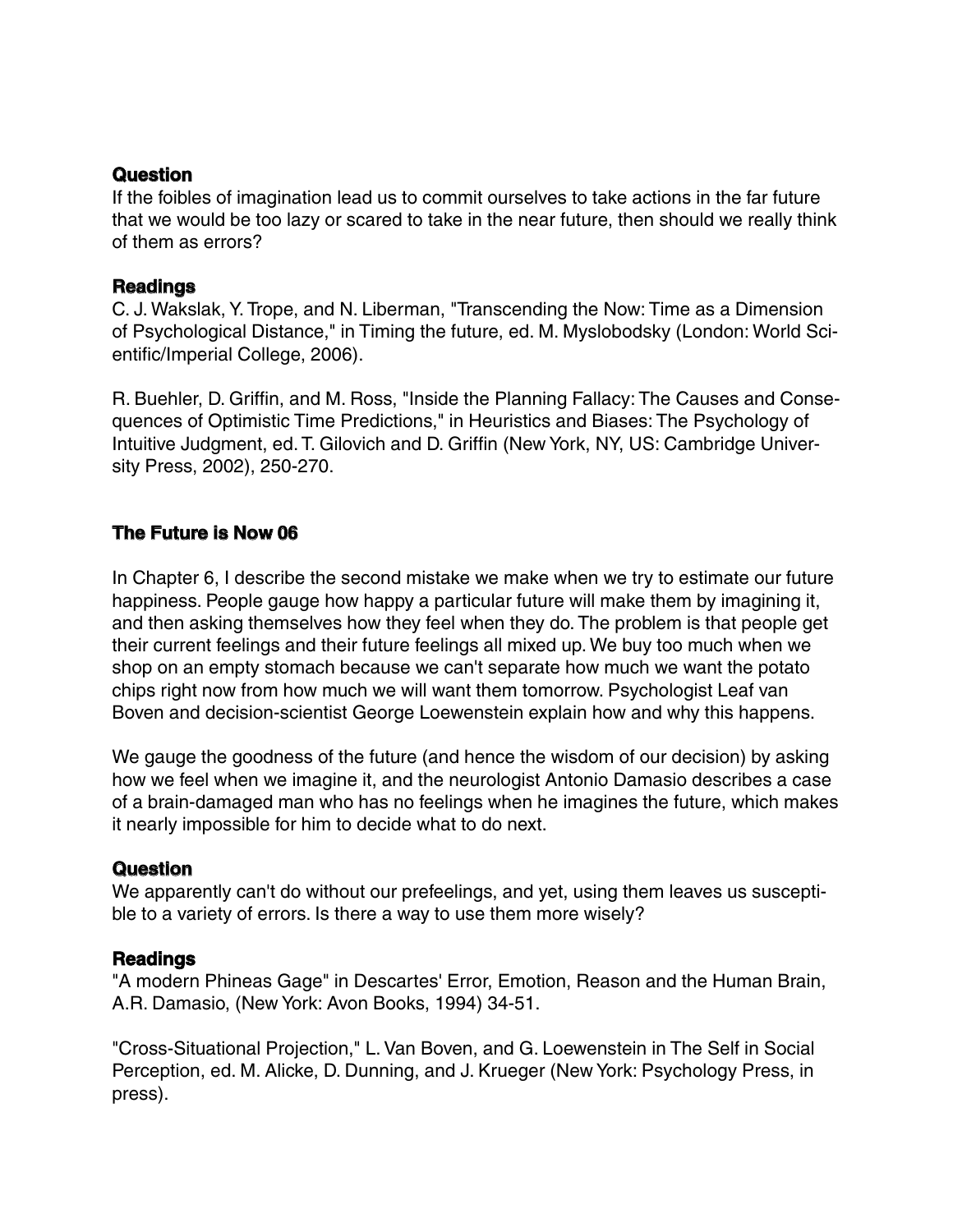### **Time Bombs 07**

Chapter 7 extends the ideas presented in the previous chapter. The fact that the present exerts such a strong influence on our ability to imagine the future causes us to make some rather strange choices. For instance, psychologists Dan Ariely and Jonathan Levav show that the way we think about the future causes us to seek more variety than we will actually enjoy. Psychologists Chris Hsee, George Loewenstein, Sally Blount, and Max Bazerman show that choices involve comparisons, but the comparisons we make when we imagine the future are not the comparisons we make when we get there. Economist Dick Thaler and law professor Cass Sunstein discuss the ways in which social institutions might use these errors to promote desirable ends.

#### **Question**

Are social policies that promote certain behaviors by capitalizing on the foibles of human judgment more or less insidious and effective than those that promote behaviors by explicitly rewarding and punishing them?

#### **Readings**

D. Ariely and J. Levav, "Sequential Choice in Group Settings: Taking the Road Less Traveled and Less Enjoyed," Journal of Consumer Research 27, 279-290 (2000).

C.K. Hsee, G. F. Loewenstein, S. Blount, and M.H. Bazerman, "Preference Reversals Between Joint and Separate Evaluations of Options: A Review and Theoretical Analysis," Psychological Bulletin 125, 576-590 (1999).

R.H. Thaler and C.R. Sunstein, "Libertarian Paternalism," American Economic Review 93, 175-179 (2003).

#### **Paradise Glossed 08**

In Chapter 8, I describe the third mistake that prevents us from accurately imagining our future happiness. People are remarkably good at making the best of bad situations changing their views of the world in order to feel better about the world in which they find themselves. For instance, psychologists Camille Wortman and Roxy Silver show that people cope with loss far better than most of us would expect.

Psychologists Shelley Taylor and Jonathan Brown argue that certain kinds and amounts of self-deception are the cornerstones of mental health. On the other hand, psychologist Roy Baumeister argues that self-deception has a cost, and that people who fool themselves about their own wonderfulness are a threat to themselves and others.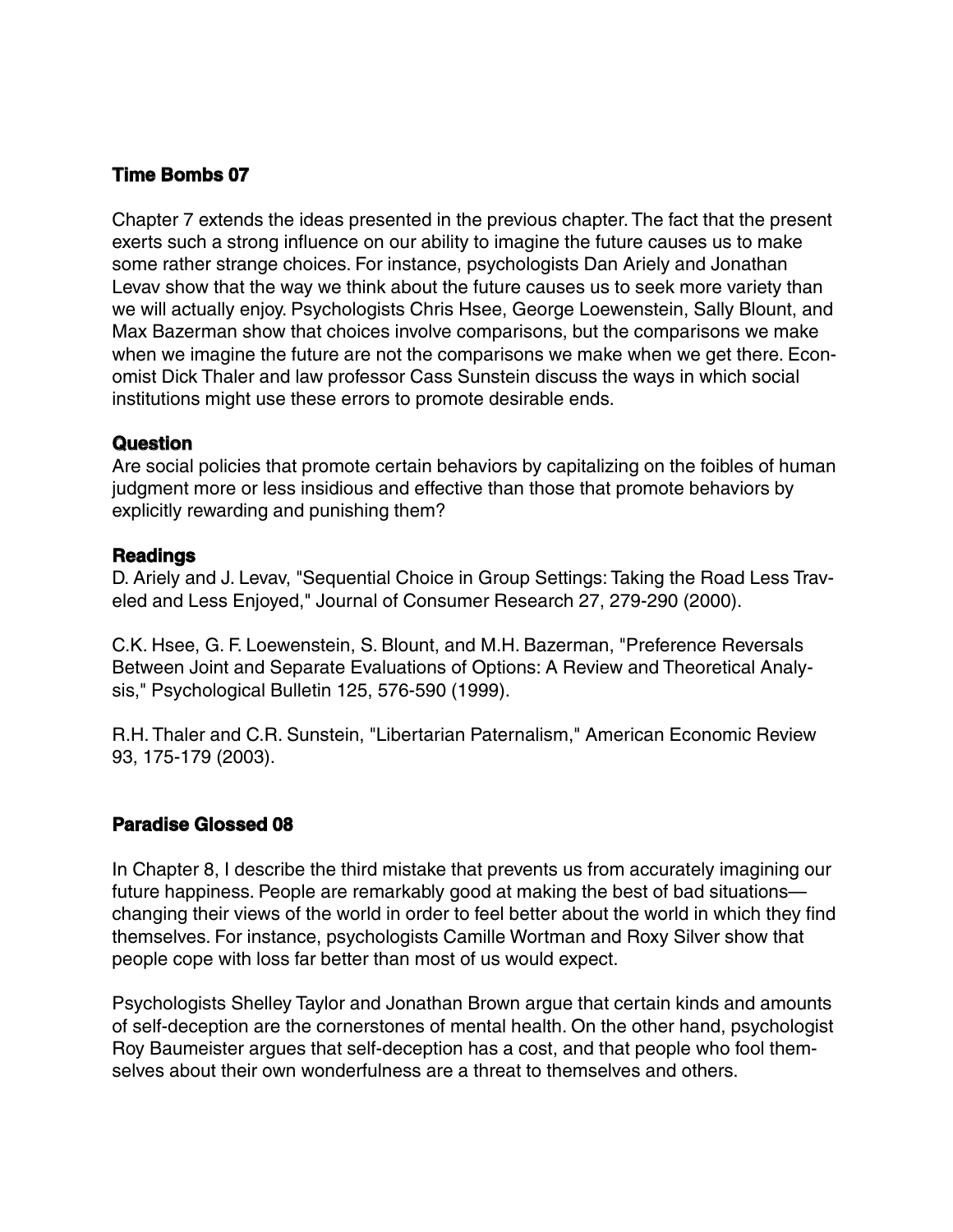#### **Question**

People change their views of reality in order to feel better about it, but should we teach and encourage or discourage such behavior?

#### **Readings**

C.B. Wortman and R.C. Silver, "The Myths of Coping with Loss Revisited," in Handbook of Bereavement Research: Consequences, Coping, and Care ed. M. S. Stroebe and R. O. Hansson (Washington, DC, US: American Psychological Association, 2001) 405-429.

S.E. Taylor and J.D. Brown, "Illusion and Well-Being: A Social-Psychological Perspective on Mental Health," Psychological Bulletin, 103, 193-210 (1988).

R.F. Baumeister, "Violent Pride: Do People Turn Violent Because of Self-Hate, or Self-Love?" Scientific American, 284, 96-101 (2001).

### **Immune to Reality 09**

In the previous chapter I argued that people are quite good at changing their views of the world in order to change the way they feel about it. In Chapter 9, I argue that people are typically unaware that they have this talent. This lack of self-insight not only causes people to underestimate their future happiness, but it also causes them to do things that will undermine it, such as shopping in stores with liberal return policies, or seeking information about their secret admirers. Psychologist Daniel Gilbert (who often talks about himself in the third person) suggests that this tendency may even help explain why people believe in God. Psychologist Barry Schwartz asks whether the freedom to choose and to change one's mind might diminish, rather than enhance, happiness.

### **Question**

If people really are happier with choices when they can't undo them, then perhaps divorce should be illegal. How do we balance the costs of too little and too much freedom of choice?

### **Readings**

D. T. Gilbert, "The vagaries of religious experience," Edge, September 27 (2005).

B. Schwartz, "Self-Determination: The Tyranny of Freedom," American Psychologist, 55, 79-88 (2000).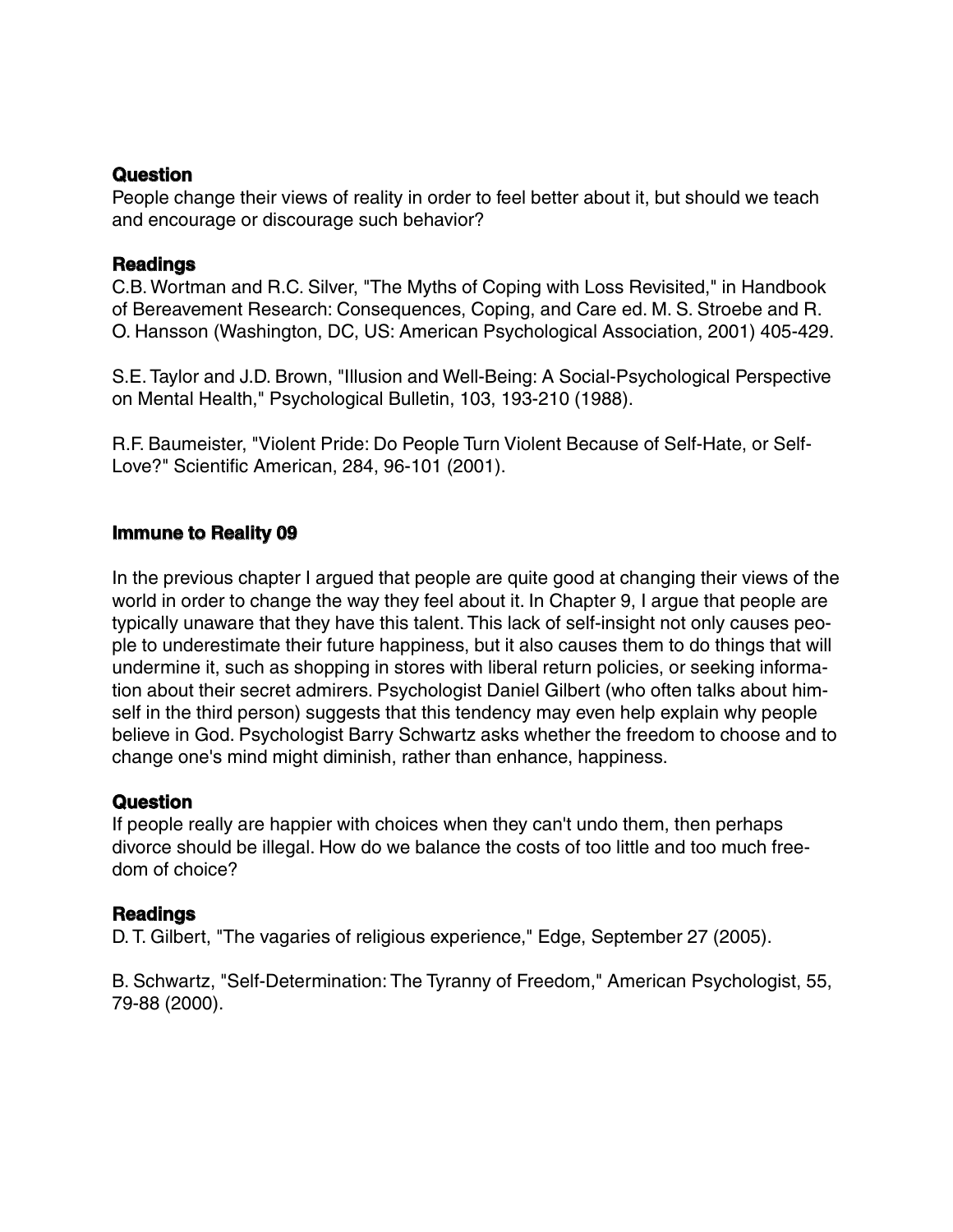# **Once Bitten 10**

In this and the next chapter I ask whether and how people can overcome the errors that I describe in the previous chapters.

It is easy to understand why people make mistakes when they are doing something they've never done before. But why do people make mistakes when they are doing something they've done a thousand times? In Chapter 10, I argue that we often don't learn from our own experience because we often don't remember that experience accurately.

Psychologist Dan Schacter describes the tricks that memory can play on us, and psychologists Dan Ariely and Ziv Carmon show that memories of emotional experiences tend to leave out information about how long those experiences lasted.

### **Question**

Which is more important—experience or memory of experience? If you could have an hour of ecstasy that you'd forever remember as torture, or an hour of torture that you'd forever remember as ecstasy, which would you prefer?

#### **Readings**

"The Sin of Bias" in D.L. Schacter, The Seven Sins of Memory: How the Mind Forgets and Remembers(New York: Houghton-Mifflin, 2001), 138-160.

D. Ariely and Z. Carmon, "Summary Assessment of Experiences: The Whole Is Different from the Sum of Its Parts," in Time and Decision, ed. G. Loewenstein, D. Read, and R. F. Baumeister (New York: Russell Sage Foundation, 2003) 323-49.

### **Reporting Live from Tomorrow 11**

If we don't learn from our own experience, can we learn from the experience of others? In Chapter 11, I claim that (a) we learn a lot from others, and a lot of what we learn is wrong, and (b) we don't learn much from others and much of what we don't learn is right. It sounds like I'm having it both ways, doesn't it? In fact, as I explain in this chapter, these two claims are not contradictory.

Psychologist Susan Blackmore describes the science of memes, which provides a way to think about how ideas (e.g., ideas about happiness) are transmitted from one human mind to another. One of the ideas that people transmit is that happiness comes from material wealth, and the economist Robert Frank explodes that myth. Sort of.